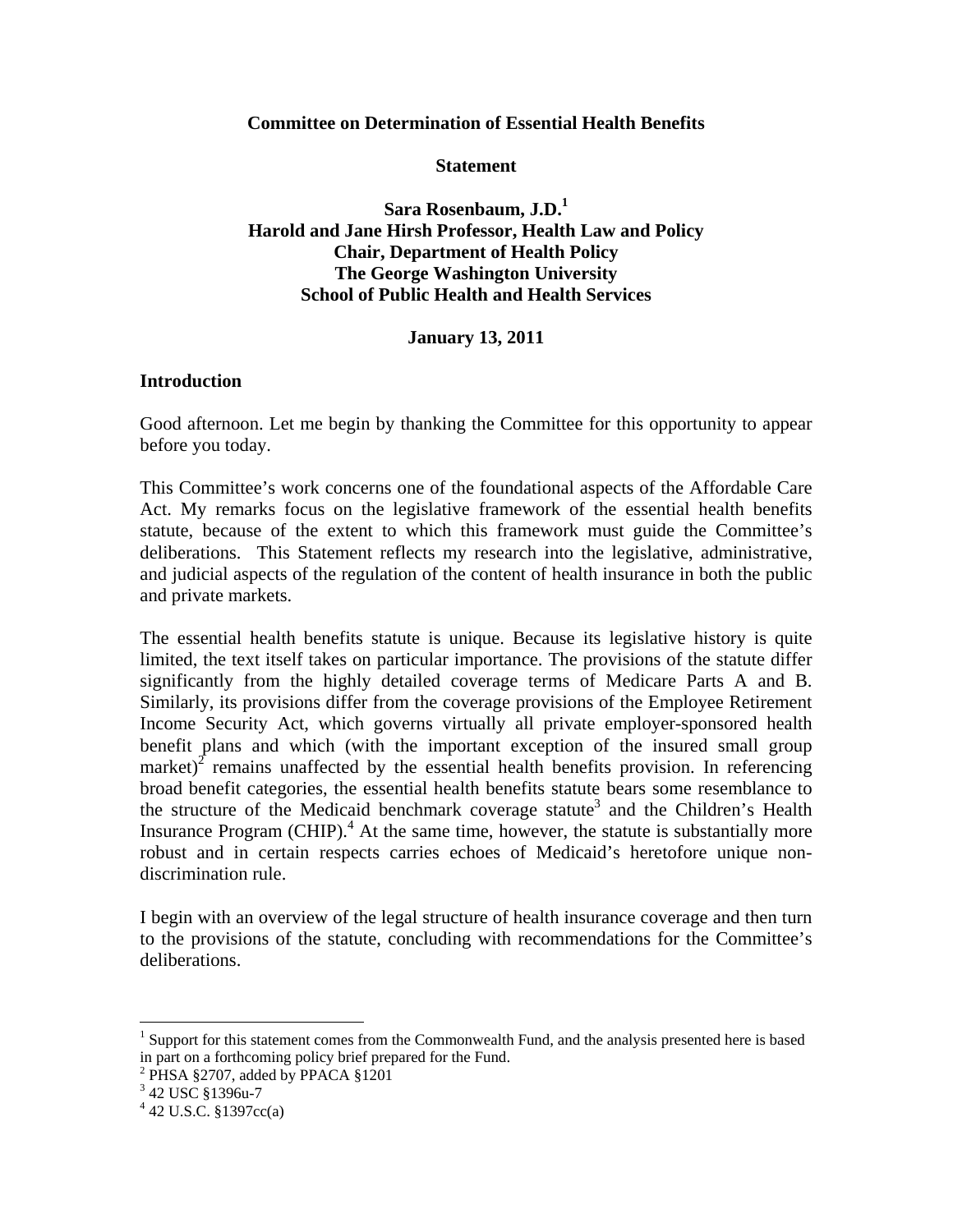$\overline{a}$ 

#### **The Legal Structure of Health Insurance Coverage**

Health insurance coverage entails legal and financial risk. For this reason the health benefit services companies that sell licensed insurance and third party administered products logically seek to structure their products to provide as much risk exposure protection against the covered population. These risk avoidance techniques go well beyond simply strategies for assuring that insurance pays only for medically necessary care and allow insurers to exclude and deny health care and treatment that are justified by the clinical and scientific evidence but considered to fall outside the scope of coverage.<sup>5</sup>

A review of the extensive case law generated by health benefit and coverage disputes over the decades -- and that through the discovery process offers incomparable insight into the coverage practices of both public and private insurers – underscores the various structural and drafting strategies used by insurers to limit coverage risk:

*Definitions and terms related to specific benefit categories or specific treatment items and services within categories*: By defining a coverage term narrowly, an insurer or plan administrator can shield itself from risk. For example, defining speech therapy as therapy needed to restore previous speech function, an insurer can prevent its exposure to the costs associated with developmentally disabled children who demonstrate a clinical need for speech therapy to attain speech. An insurer also can eliminate its exposure to an individual with muscular dystrophy who needs therapy from a clinical perspective to maintain a level of speaking function or avert the loss of speech.

*Definitions of "medical necessity" and "experimental."* In defining broad terms such as medical necessity, insurers and plan administrators similarly can place limits on coverage. Perhaps the two most important definitions in this regard are "medical necessity" and "experimental," both of which can be used to narrow the scope of otherwise available coverage. A medical necessity definition that ties coverage to restoration or recovery would have such a limiting impact on coverage, because its impact would be to place certain types of treatments (i.e., treatments to aid in development or avert loss of function or maintain function) beyond the scope of coverage, regardless of the facts of the case. Similarly, a definition of experimental that excludes any treatment not proven effective through scientifically structured clinical trials would in turn result in the exclusion of most accepted forms of medical treatment from the terms of the plan.

*Coverage exclusions.* Plan documents may contain coverage exclusions whose impact is to place otherwise covered benefits outside the scope of a plan, even when the documented clinical and scientific evidence for coverage may be evident. These exclusions can be based on the patient's condition or characteristics or linked to the treatment setting (e.g., otherwise-covered speech therapy when furnished in a school

 $<sup>5</sup>$  One of the clearest examples of such an exclusion is the "intoxication" exclusion, by which on "moral"</sup> grounds, insurers and health plans routinely exclude coverage for the type of clinically effective treatments identified by Elizabeth McGlynn and colleagues in "The Quality of Health Care Delivered to Adults in the United States," *New Eng. Jour. Medicine* 348:2635-2645 (June 26, 2003) Table 5.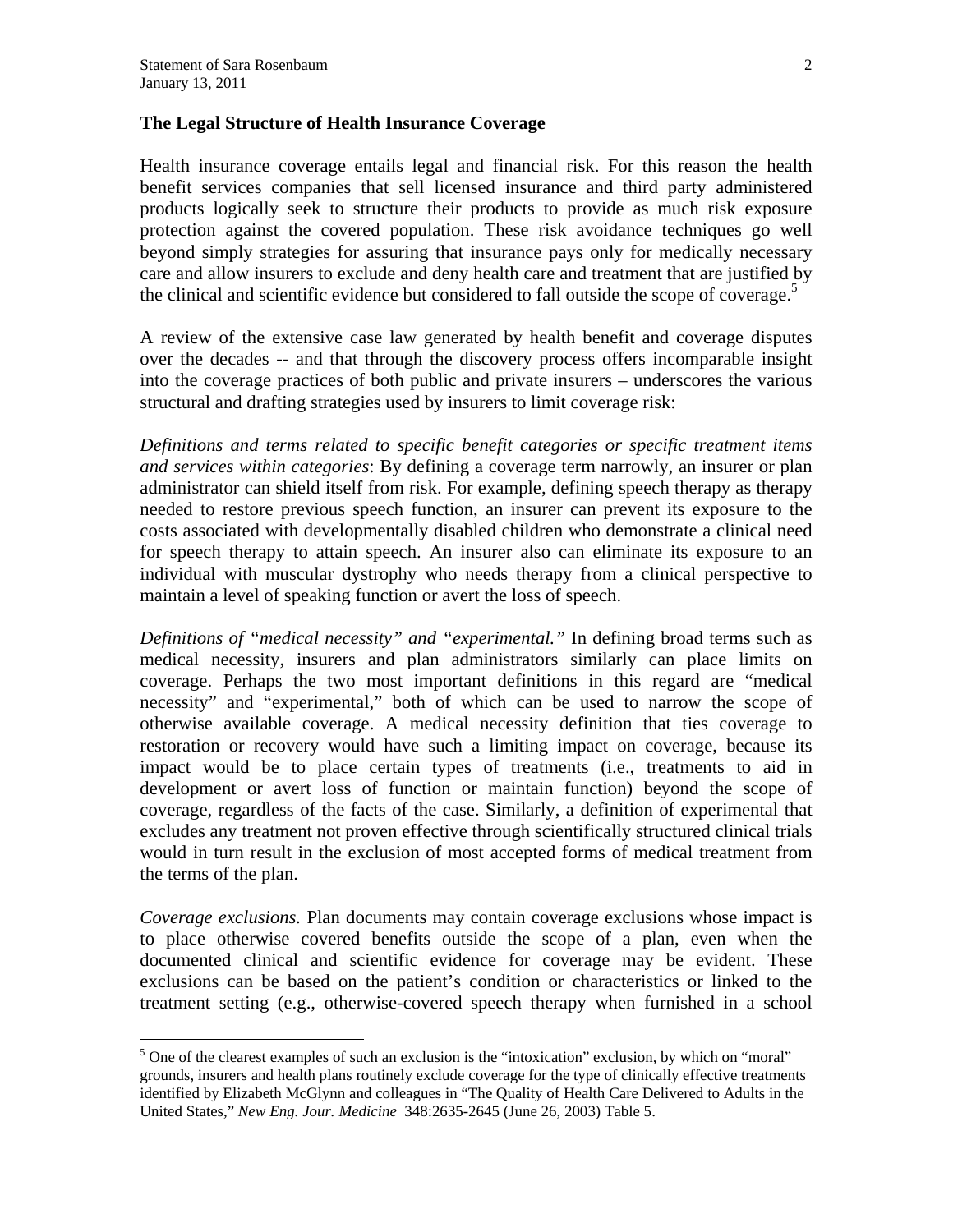setting). For example, clinically appropriate physical therapy for a child with developmental disabilities might be excluded on the basis that it is "behavioral" or "educational," either because one purpose of the intervention is to aid in proper development or because the need for therapy is identified in an individualized educational plan. (Not surprisingly, perhaps, many coverage denial cases involve children with physical, mental, behavioral, and developmental disabilities).

*Embedding treatment guidelines into plan documents.* Treatment guidelines can be used as informal aids that guide coverage determinations. Insurers and plan administrators also can embed treatment guidelines into plan documents, in which case the limits operate as fixed coverage limits that automatically narrow the scope of coverage to whatever might be contained in the guideline, regardless of whether a patient's particular condition or clinical and other evidence might suggest a different or more intensive approach.<sup>6</sup>

*Numerical limits on certain treatments.* A plan can contain fixed limits on services such as 10 outpatient therapy sessions or 30 days of hospitalization per spell of illness or exclusion of certain types of treatments such as complications in connection with an underlying condition whose treatment is excluded.<sup>7</sup> Such limitations on coverage would, in the absence of other language, apply across the board regardless of patient condition.

*Reserving discretion to interpret and apply plan terms and limiting the opportunity to challenge denials resulting from individual utilization review.* In the absence of federal or state law to the contrary, a plan administrator or insurer can reserve to itself the discretion to define the terms of its plan.<sup>8</sup> This reservation in turn creates a deferential standard in the courts (unless a conflict of interest is found to exist). <sup>9</sup> (The Affordable Care Act establishes independent external review as a right of all ERISA health plan participants and beneficiaries, $^{10}$  although how this right ultimately affects the ERISA deference standard is yet to be decided by the courts.)

### **The Provisions of the Affordable Care Act and the Essential Health Benefits Statute**

Elsewhere, the Affordable Care Act addresses issues of transparency and access to independent reviews. These provisions ultimately have the potential to temper the level

1

<sup>&</sup>lt;sup>6</sup> See, e.g, *Jones v The Kodak Medical Assistance Plan*, 169 F.3d 1287 (10<sup>th</sup> Cir. 1999); *Mondry v American Family Mutual Insurance Co.* 557 F. 3d 781 (7<sup>th</sup> Cir., 2009).

<sup>&</sup>lt;sup>7</sup> See, e.g., *Kenseth v Dean Health Plan,* 610 F. 3d 452 ( $7<sup>th</sup>$  Cir., 2010)

<sup>&</sup>lt;sup>8</sup> The authority to reserve discretion to interpret plan documents in the case of ERISA-governed plans was set forth by the United States Supreme Court in *Firestone Tire and Rubber v Bruch,* 489 U.S. 101 (1989). In the context of insured health plans, several states have enacted laws barring the use of discretionary clauses, which have been upheld under ERISA as "saved" on the ground that they are laws that regulate insurance. *Standard Ins. Co. v Morrison,* 584 F. 3d 837 (9<sup>th</sup> Cir., 2009), *cert. den. sub nom, Standard Ins. Co. v Lindeen,* 130 S. Ct. 3275 (2010)

<sup>9</sup> *Metropolitan Life Insurance Company v Glenn*, 554 U.S. 105 (2008)

<sup>&</sup>lt;sup>10</sup> PHSA §2719, added by PPACA §1001 and applied to ERISA through PPACA §1563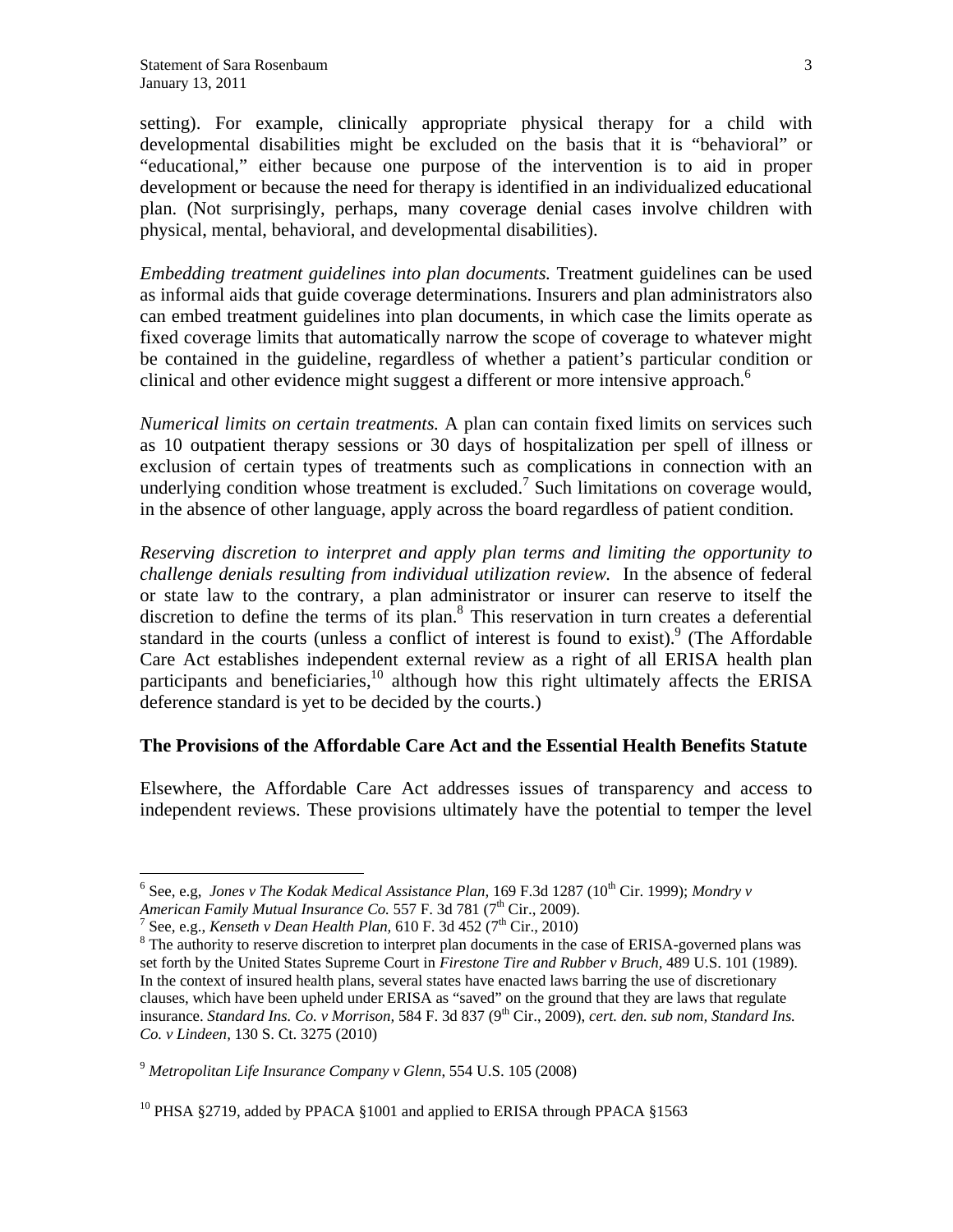of deference accorded insurers and plan administrators in cases in which plan documents related to coverage must be interpreted and applied.

 The essential health benefits statute itself principally focuses on the actual content of coverage. Under the terms of the Act, the provisions apply to the individual and small group markets both inside and outside state health insurance Exchanges.<sup>11</sup> As a result, the statute has the potential to transform coverage in these markets on a national scale. Furthermore, because a relatively handful of companies are so influential in the design of insurance and health plan products, coverage changes flowing from the essential benefit statute eventually may reverberate through the larger group markets as well, whether insured or self-insured.

The following provisions of the statute set forth the core parameters of the Secretary's decision-making powers where essential health benefits are concerned:

*First,* the statute sets forth the HHS Secretary's definitional duties. Specifically the statute directs the Secretary to "define the essential health benefits *except that such benefits shall include at least the following general categories and the items and services covered within the categories:* A. ambulatory patient services; B. emergency services; C. hospitalization; D. maternity and newborn care; E. mental health and substance use disorder services, including behavioral health treatment; F. prescription drugs; G. rehabilitative and habilitative services and devices; H. laboratory services; I. preventive and wellness services and chronic disease management; and J. pediatric services, including oral and vision care [italics added].<sup>12</sup> The statute thus not only enumerates 10 general categories of covered services and benefits but also specifies that the categories include the items and services covered within the categories.

*Second,* the statute imposes certain requirements related to the Secretary's interpretation of coverage. Specifically, the statute provides that the "Secretary shall ensure that the *scope* of the essential health benefits . . . is equal to the scope of benefits provided under a typical employer plan, as determined by the Secretary" [italics added].13 The concept of benefit scope would commonly be understood as relating to the items and services falling within each general category. Under the statute, the question of scope is an empirical one that is to be informed by an employer plan survey to be conducted by the Department of Labor. The question of scope, furthermore, is not merely legal but under the terms of the statute is also actuarial, since equality in coverage must be actuarially certified.<sup>14</sup>

Complicating the question of equal scope is the fact that common exclusions used by insurers and plan administrators mean certain general categories of services (e.g., behavioral services, habilitative services) are seldom found in an employer plan; if

 $\overline{a}$ 

<sup>&</sup>lt;sup>11</sup> PHSA §2707, added by PPACA §1201. A small group that self insures would not be subject to the essential health benefit requirements, since self insured plans are not governed on matters of benefit content by laws that regulate insurance.

 $12$  PPACA §1302(a) and (b)

<sup>13</sup> PPACA §1302(b)(2)(A)

<sup>&</sup>lt;sup>14</sup> PPAA §1302(b)(2)(B)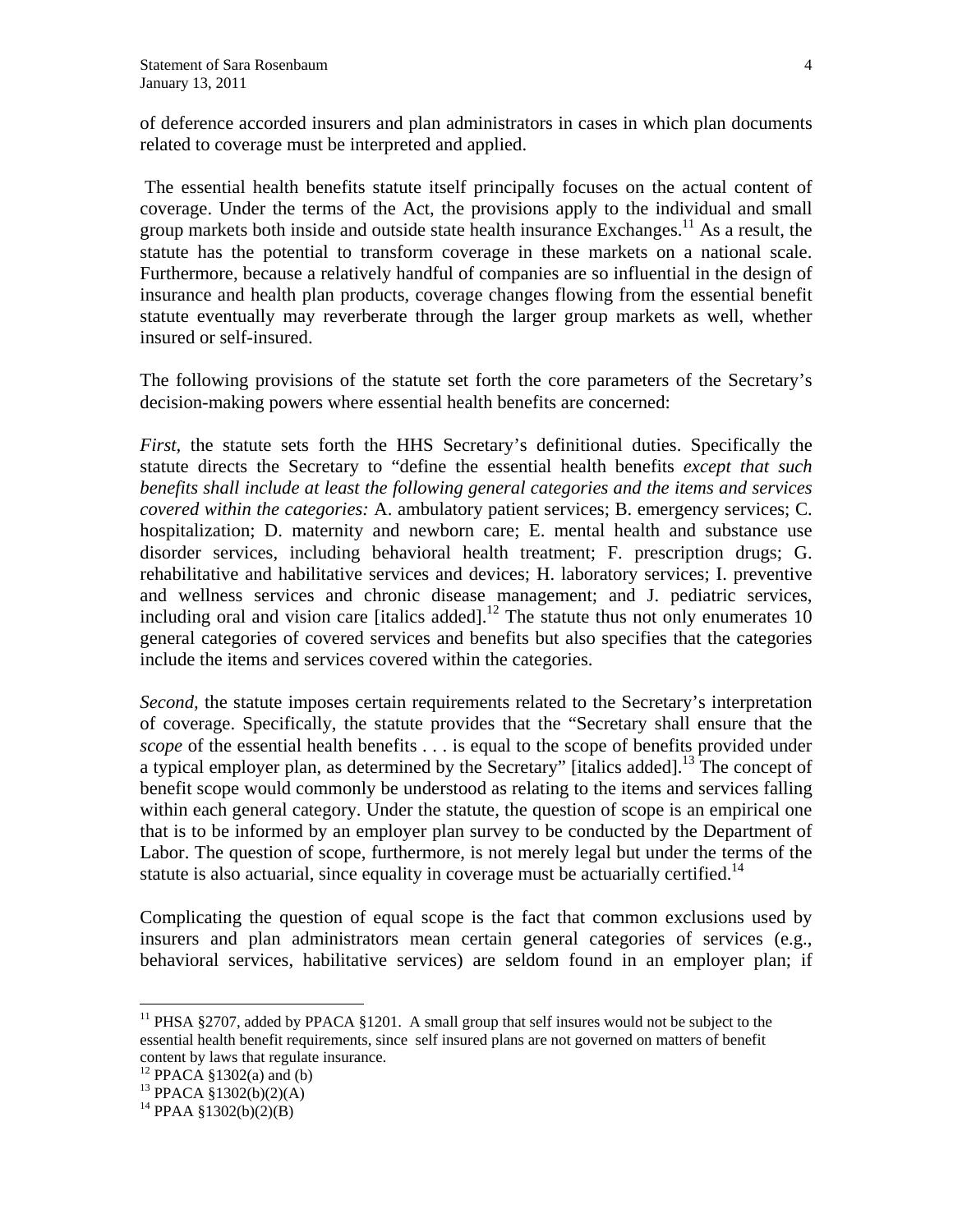present at all, they may contain limits far below the standard of treatment. Indeed, were the scope of behavioral or habilitation services to be equal to that found in the typical employer plan, the essential health benefit package conceivably might contain zero coverage for certain general benefit categories.

*Third,* the statute sets forth certain "required elements for consideration." The core elements are as follows: In "defining" essential health benefits, the Secretary "shall" (A) "ensure" that the essential health benefits "reflect an *appropriate balance among the categories*. . . so that benefits are not *unduly weighted* toward any category;" (B) not make "coverage decisions, determine reimbursement rates, establish incentive programs, or design benefits in ways that *discriminate* against individuals *because of* their *age, disability, or expected length of life*;" (C) "*take into account* the health care needs of diverse segments of the populations, including women, children, persons with disabilities, and other groups;" and (D) "ensure that health benefits established as essential not be subject to denial to individuals against their wishes *on the basis of* the individuals' age or expected length of life or of the individuals' present or predicted disability, degree of medical dependency, or quality of life"<sup>15</sup> [italics added]

# **Key Considerations That Can Guide the Committee's Deliberations**

## *1. Who decides the scope of coverage?*

Under the terms of the statute, it is the HHS Secretary who, aided by a survey conducted by the Department of Labor, decides the scope of coverage including the coverage categories, the items and services that fall within coverage categories, and therefore, the definitional terms that apply to categories, items, and services. These decisions are expressly left to the discretion of the Secretary, not insurers or plan administrators, although the Secretary conceivably could instruct insurers and plan administrators to utilize the terms and definitions in their most popular group health products as long as such terms and definitions are not discriminatory within the meaning of the statute.

2. *How to define coverage categories, as well as items and services within coverage categories, that are not contained in plan documents?* 

As noted, through total exclusion or the use of exclusionary definitional terms, plan documents may exclude entire classes of coverage categories or items and services within coverage categories. In such circumstances the duty clearly lies with the Secretary to develop the definitions that convey scope, since to limit her interpretation only to items and services found in plan documents risks reading entire coverage categories out of the statute. Terms such as "behavioral" services and "habilitative" services therefore may necessitate a review of the literature as well as consultation with experts in the field in order to ensure that effective treatments are properly brought within the terms of coverage.

## 3. *What is an "appropriate balance" among coverage categories?*

 $\overline{a}$ <sup>15</sup> PPACA §1302(b)(4)(A)-(D)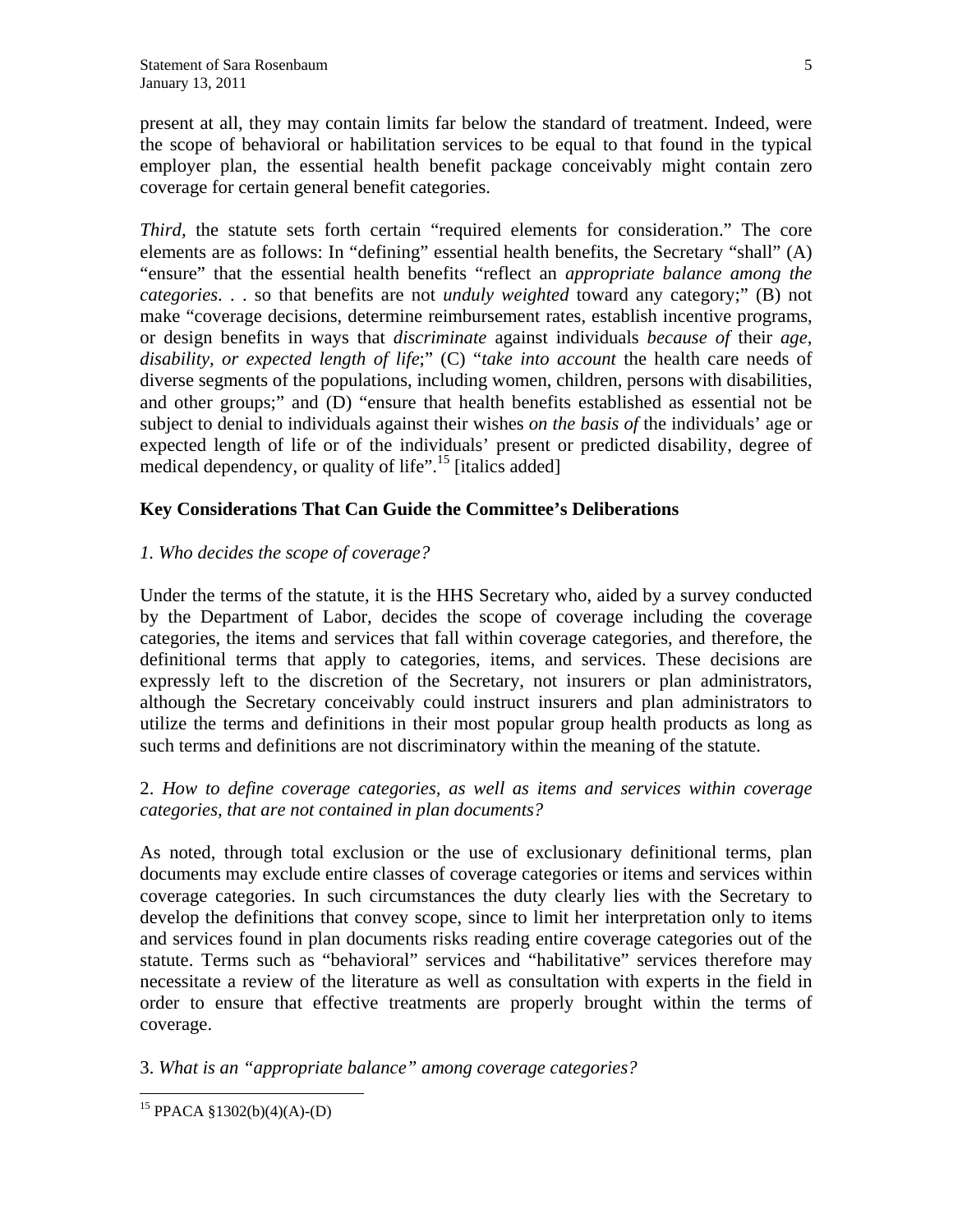In the context of the statute, the concept of "appropriate balance" appears to relate to the actuarial value of the benefit categories in relation to the total premium so that to at least some degree, all items and services are represented. Furthermore, this determination is to be made by the Secretary in consultation with the CMS chief actuary and does not appear to signal an actuarial equivalency test that can be independently applied by insurers and plan administrators. Indeed, in cases in which Congress has permitted an actuarial equivalency test, it has been explicit in permitting such an approach.<sup>16</sup>

4. *What does it mean to not discriminate against individuals because of their age, disability, or expected length of life and how far does the non-discrimination prohibition extend?* 

With the exception of discrimination based on sex, civil rights laws addressing discrimination against individuals based on status (being an individual with a disability, on the basis of race or national origin, or on the basis of age) have not been understood as reaching the content of health insurance.<sup>17</sup> The clearest precedent for the prohibition found in the essential benefit statute can be found in the Medicaid statute, whose "reasonableness" provision<sup>18</sup> has, since the law's original enactment,  $19$  been understood by both the agency<sup>20</sup> and the courts<sup>21</sup> as barring arbitrary limits in required services based solely an individual's condition, diagnosis, or type of illness. Furthermore, at least two recent court decisions suggest that at least some courts also will reject coverage denials under Medicare where the basis of the denial is the arbitrary exclusion of otherwise covered services based on absence of "recovery" potential. $^{22}$ 

Of particular importance to the Committee would be the following considerations:

 *The circumstances in which age reasonably can be a coverage factor that rests on clinical and scientific evidence.* The statute bars discrimination, not the use of patient characteristics when such characteristics rest on a reasonable clinical and scientific evidentiary base. A decision cannot be made "on the basis of age," but a decision based on clinical factors of which age is a recognized factor (such as

U.S. 1106 (2000) (The public accommodations provisions of the ADA do not reach the content of private health insurance); *Alexander v. Choate*, 469 U.S. 287 (1985) (Section 504 of the Rehabilitation Act does not reach the content of public health insurance); see also Sara Rosenbaum, Insurance Discrimination Based on Health Status (Georgetown University, O' Neill Institute)

http://www.law.georgetown.edu/oneillinstitute/national-health-law/legal-solutions-in-healthreform/Discrimination.html (Accessed January 5, 2011); Mary Crossley, "Discrimination Against the Unhealthy in Health Insurance," *Kansas Law Review*, 54 (2005): 73-153, at 85-87. 18 42 U.S.C. §1396a(a)(17)

1

<sup>&</sup>lt;sup>16</sup> See, e.g., Children's Health Insurance Program and the Medicaid benchmark coverage statute, supra.<br><sup>17</sup> See, e.g., See *Doe v. Mutual of Omaha Insurance Co.*, 179 F.3d 557 (7th Cir. 1999), cert. denied, 528

<sup>19</sup> The precursor to the federal non-discrimination rule can be found in the *Handbook of Public Administration, Supplement D, issued in 1966 by HEW.*<br><sup>20</sup> 42 C.F.R. §440.230(c0<br><sup>21</sup> See, e.g., *Pinnecke v Preiser 623 F. 2d 546 (8th Cir. 1980)* 

<sup>&</sup>lt;sup>22</sup> See, e.g., *Papciak v Sibelius* \_\_\_ F. Supp. 2d \_\_\_\_, 2010 WL 3885605 (W.D.Pa.)); *Anderson v Sibelius*,  $\frac{1}{2}$  F. Supp. 2d  $\frac{1}{2}$ , 2010 WL 4273238 (D.Vt.))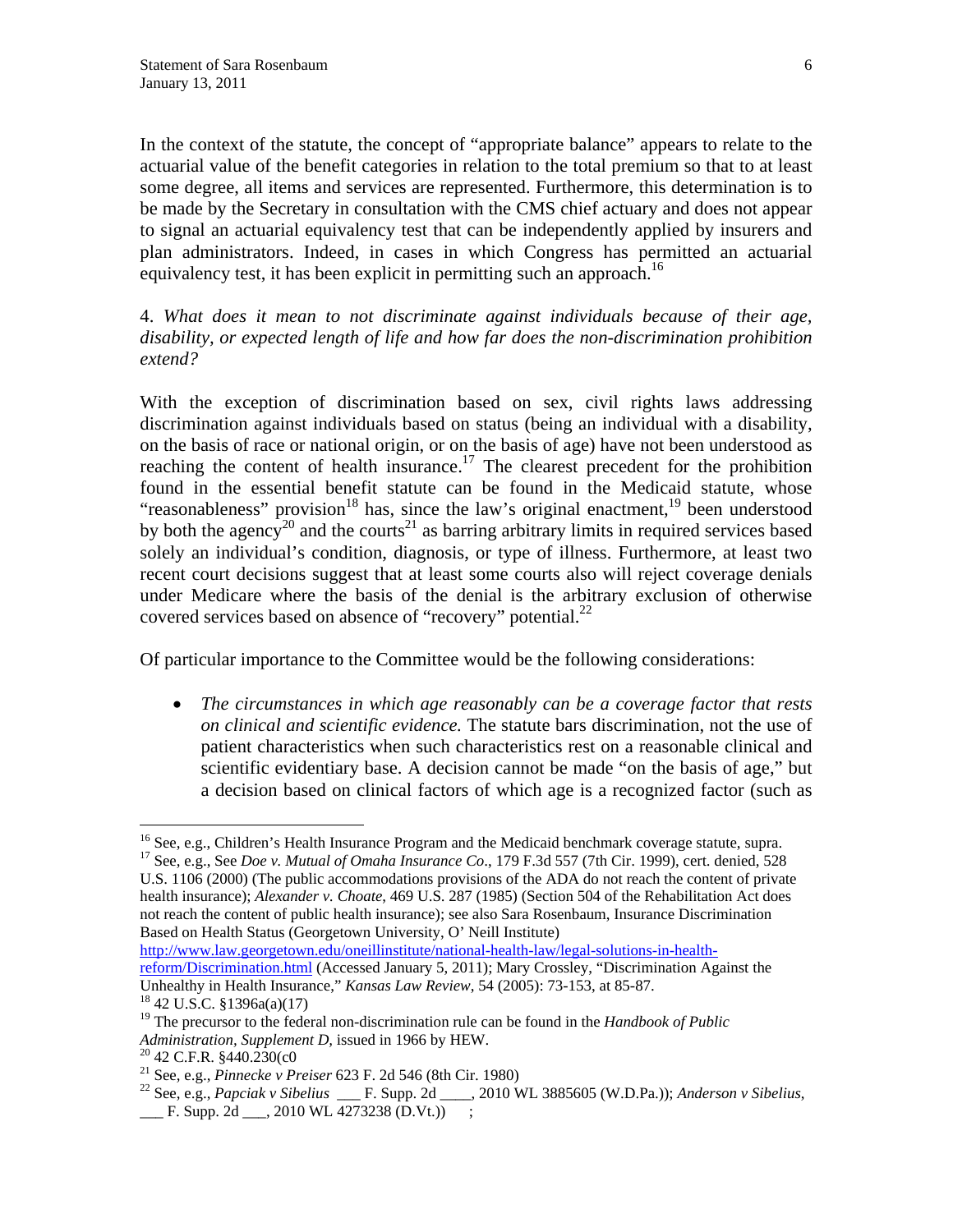when best to immunize a child against certain diseases), would not be a decision whose basis is age.

- *The types of situations in which coverage decisions would impermissibly discriminate on the basis of disability*. Presumably the Committee will be guided by the Americans with Disabilities Act in defining the concept of disability, since the ADA addresses the issue of employee health benefits and individual insurance coverage outside of the content of coverage context.<sup>23</sup> As noted, a common discrimination scenario that arises under private health insurance is one in which a "restore" or "recover" test is part of the item specific or broad terms of coverage or practice guidelines embedded into plan documents that define the scope of coverage and what is excluded from coverage. Tests that require recovery or restoration inherently discriminate against individuals for whom the appropriate clinical basis of an intervention is its impact on the attainment or maintenance of function or the aversion of functional loss. When these conditions are present, the fact that a covered treatment also may be reflected in an employment plan, an individualized education plan, or some other document addressing the work-related, social, developmental, or educational needs of a patient should not be a permissible basis of exclusion.
- *The circumstances under which an individual's expected length of life is appropriate.* In the case of hospice treatment, for example, length of life would appear to be a proper consideration. On the other hand, the statute withdraws expected length of life as a criterion where reasonable clinical and other relevant evidence shows an individual's ability to benefit from a treatment, with the concept of "to benefit" defined to encompass attainment and maintenance of health as well as avoidance of deterioration).

In sum, what the statute bars is discrimination in coverage design and plan administration. Limits are not prohibited; what are prohibited are limits that discriminate. Thus, hospitalization of 30 days per spell of illness or 60 physical therapy treatments may limit medically necessary care, but they do so without regard to the underlying condition. To be sure, such limits fall with particular severity on the sickest members of the coverage groups and are undesirable for many reasons (the most desirable result is of course to have enough scientific and clinical evidence to be able to make coverage design and administration decisions solely on the basis of the evidence). But courts have ruled that across-the-board limits on scope are not discriminatory against persons with disabilities under federal civil rights laws, nor, presumably, would across-the-board limits "discriminate" against individuals because of age or expected length of life. What makes the conduct of insurers "discriminatory" is the use of coverage terms, limits and exclusions that fall solely on protected groups that cannot meet the qualification standards for whatever coverage is available.

It is also important to note that the scope of the statute's non-discrimination provision sweeps broadly, reaching questions of both coverage design and plan administration

 $\overline{a}$ 

<sup>&</sup>lt;sup>23</sup> ADA Titles I and III and  $\S505$  (related to the insurance "safe harbor")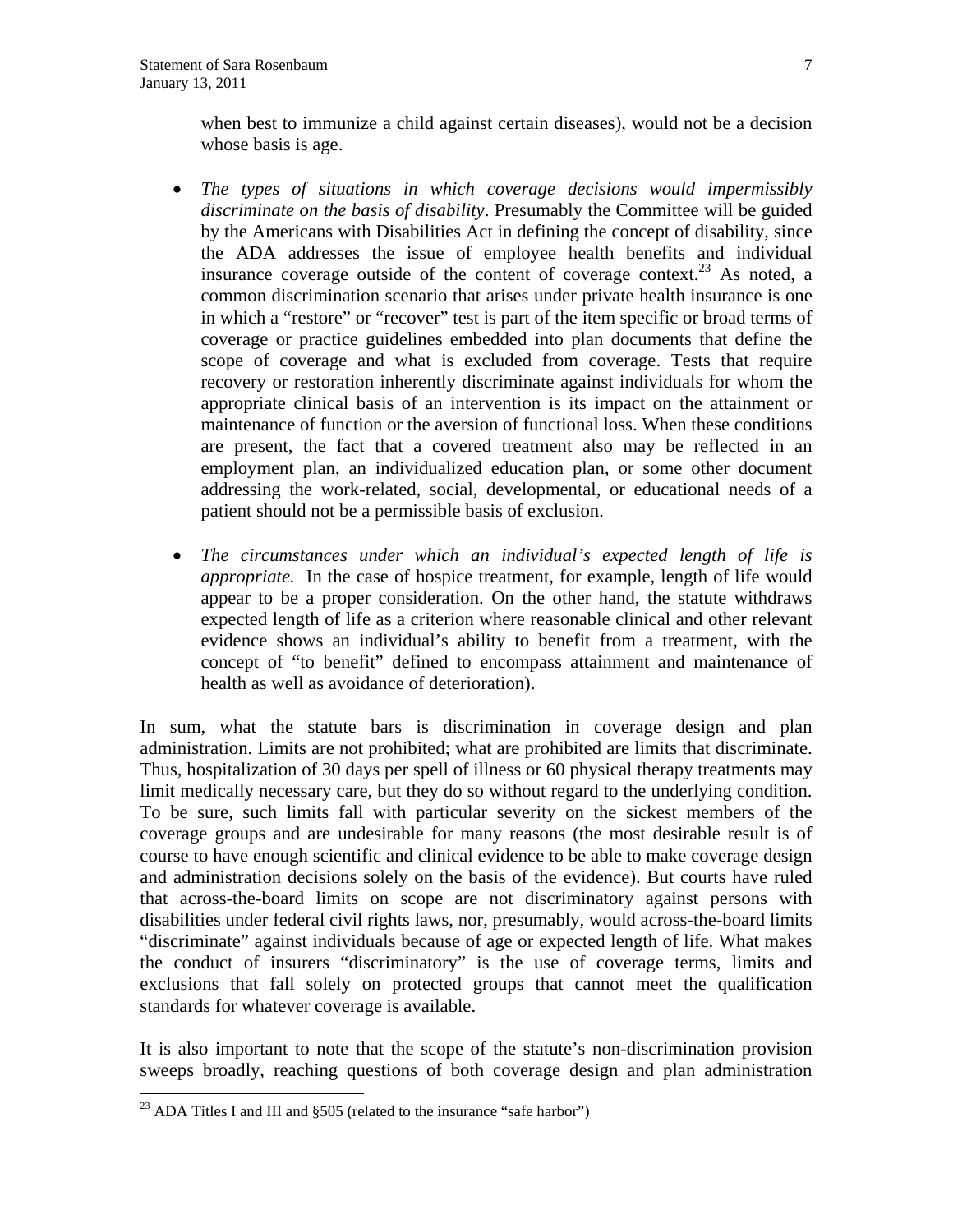$\overline{a}$ 

activities related to the implementation of coverage, including "coverage decisions," "reimbursement rates" and "incentive programs." In this context there thus are two types of coverage decisions: decisions related to plan design (what benefits, items and services will be covered for any member) and the application of plan design to individual patients (that is, whether a particular covered item or service be allowed for a particular patient given her clinical condition and other relevant and reliable evidence). Coverage decisions related to plan design, as well as permissible approaches to reimbursement rates and incentive programs, plainly are within the province of the Secretary under the law. Individual coverage decisions would most likely be made by a plan administrator during the course of utilization review and claims appeal provisions of the Affordable Care Act.

In the context of the non-discrimination provision, an important precedent to consider is regulations implementing the 2008 mental health parity amendments. These amendments have been interpreted by the Departments of Health and Human Services, Labor, and Treasury as addressing issues of both coverage design and plan administration as well as discrimination in both quantitative (i.e., day limits, treatment frequency limits) and nonquantitative matters (discriminatory terms and definitions, discriminatory medical necessity standards, discriminatory use of embedded treatment guidelines).<sup>24</sup>

## *5. How might the health needs of diverse population segments be taken into account?*

The question of coverage that takes the needs of diverse populations into account is one that appears to address the decision-making process rather than a particular result. Thus, through the rulemaking process, including requests for information and comments, as well as by referencing evidence-based treatment guidelines where available (such as guidelines for the treatment of conditions affecting women, children, persons with disabilities, and other groups), the Secretary would appear to fulfill the requirements of the statute.

# *6. How might the Committee approach the bar against coverage denials against an individual's wishes on the basis of age, expected length of life, or present or predicted disability, degree of medical dependency, or quality of life?*

As with the question of discrimination, the bar against denials on the basis of age, expected length of life, or present or predicted disability, degree of medical dependency, or quality of life can be read as barring the use of any of the prohibited factors as the sole basis for denial, or the use of coverage terms that exclude otherwise covered treatments *a priori* on prohibited grounds. Thus, coverage terms that exclude treatments because they are not restorative would constitute a denial based on present or predicted disability, medical dependency or quality of life. By contrast, however, unwise in relation to access to necessary medical care, an across-the-board limit on treatment for all persons, while disproportionately affecting persons with serious illnesses, medical dependency, or disability, would not be a limitation that turns on a prohibited factor. Similarly, an individual coverage decision that denies an otherwise medically necessary and

<sup>&</sup>lt;sup>24</sup> See 75 Fed. Reg. 5410-5451 (Feb. 2, 2010). See 45 C.F.R. §146.136(a) defining the scope of parity in relation to both qualitative and quantitative treatment limits.